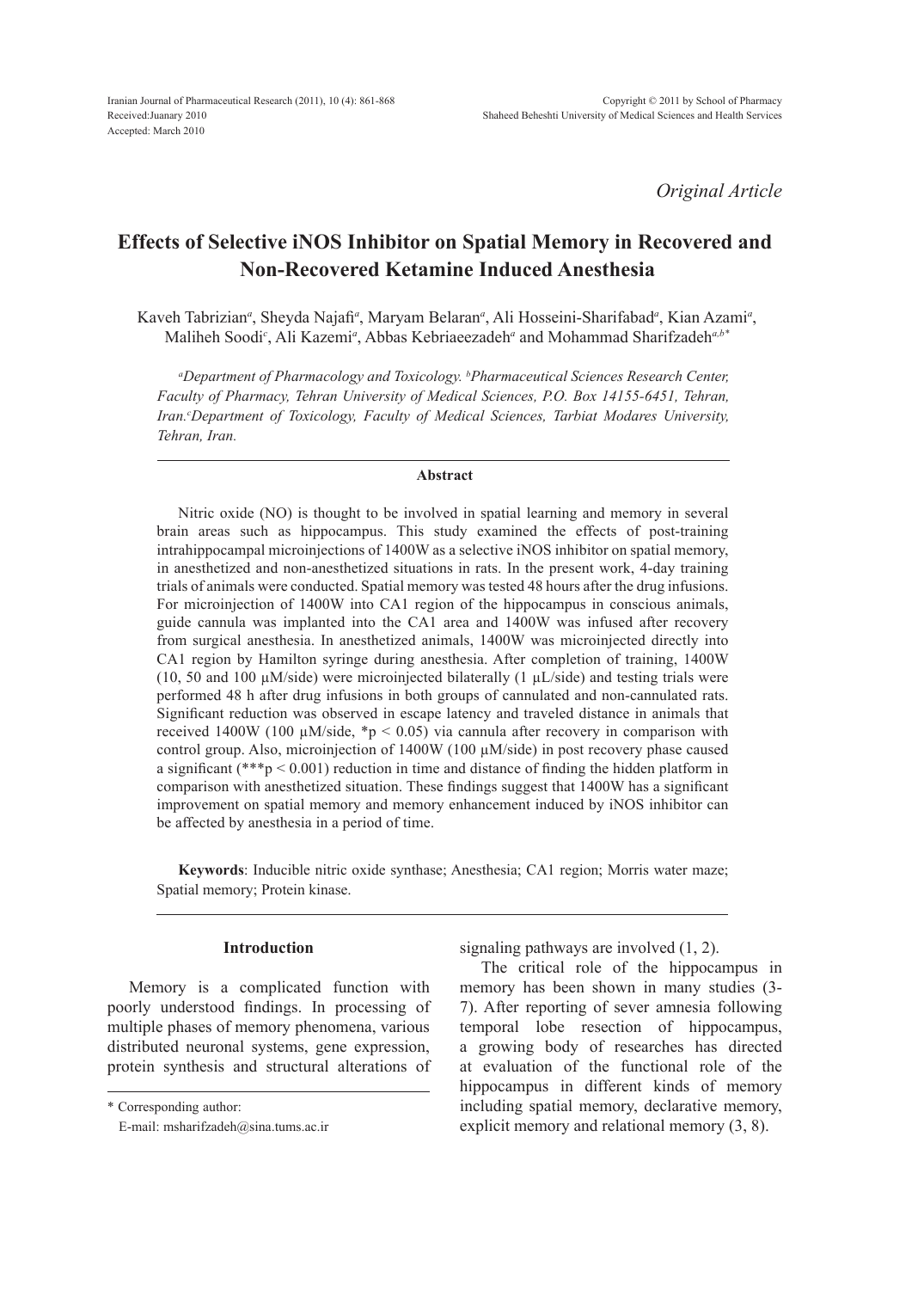Various studies demonstrate the effects of anesthetic agents on memory (2, 9-14). The impairment effects of general anesthetics on memory function have been indicated in the previous experiments (2, 14). However some reports show the memory facilitation of general anesthetics during consolidation phase (2, 15).

A substantial body of evidence has suggested that nitric oxide (NO) has an important role in synaptic plasticity in different brain areas such as cerebellum and hippocampus )16, 17(. But, findings about the importance of hippocampal nitric oxide in spatial learning and memory are controversial )16(*.* Nitric oxide synthase (NOS) exists in at least three isoforms including eNOS (endothelial NOS), nNOS (neuronal isozyme of NOS) and iNOS (inducible NOS). iNOS is mediated independently to calcium, but eNOS and nNOS are both stimulated in a calcium dependent manner (16). All nitric oxide synthase (NOS) isoforms including (nNOS, eNOS and iNOS) are expressed in brain throughout ageing and associated pathologies (18-21). iNOS is localized in the dentate gyrus and CA1 region of hippocampus that were identified by immunohistochemistry (IHC) studies against iNOS (22). Numerous behavioral and molecular studies indicate that one of the primary causes of cognitive impairments is cholinergic dysfunction (8, 22, 23). Also it has been reported that the increase of iNOS expression during hypoxia impairs the memory formation by affecting the cholinergic functions via alteration of acetyl cholinesterase activity (8). Moreover, it has been demonstrated that iNOS inhibitors such as aminoguanidine (AG) can ameliorate cholinergic system dysfunctions induced by amyloid beta (A*β*) injections (22).

The N-methyl-D-Aspartate (NMDA) receptor plays an important role in synaptic plasticity and behavioral learning and memory (24–26), because of its high concentration in the hippocampus, cortex and striatum, the brain regions that were necessary for spatial learning and memory (27, 28).

The aim of the present work was to study the effects of intra-hippocampal infusion of 1400W as a selective iNOS inhibitor in cannulated nonanesthetized and non-cannulated anesthetized animals on spatial memory in Morris water maze.

### **Experimental**

### *Animals*

Male Albino Wistar rats (180-220 g) were obtained from faculty of pharmacy of Tehran University of Medical Sciences, housed in groups of five in each stainless-steel cages, and given food and water *ad libitum* under a standard 12 h light/12 h dark cycle. The animals were trained and tested during the light cycle. All procedures were carried out in consistent with the guidelines for the Care and Use of Laboratory Animals, Tehran University of Medical Sciences. All efforts were made to create light of suffering and to trim down the number of animals used in this study.

### *Drugs*

1400W (CALBIOCHEM®, Merck KGaA, Darmstadt, Germany) was dissolved in deionized water. Ketamine (alfasan, Holland) and xylazine (Pantex Holland B.V.) were used for surgical anesthesia. Other chemicals and materials were obtained from commercial sources.

### *Behavioral training and testing*

In this study, 4-day training trials of animals in the Morris water maze task were performed. 1400W was administered immediately after last trial of training in fourth day and spatial memory was tested 48 h after the infusions of 1400W. Spatial memory retention was tested in this task by measuring escape latency, traveled distance, and swimming speed parameters with EthoVision system which was bought from Noldus Information Technology company (Wageningen, the Netherlands), as described in our previous studies (4-7). The testing step included 1 block of 4 trials.

# *1400W microinjections*

The animals were anesthetized with Ketamine (80 mg/kg) and Xylazine (20 mg/kg) to get ready for stereotaxic surgeries. In cannulated rats, one week after recovery from surgery, the training of the animals was started in Morris water maze task. 1400W (10, 50 and 100  $\mu$ M/side), was microinjected bilaterally in a volume of  $1 \mu L$ / side into the CA1 region of hippocampus via cannulas placed 3.8 mm posterior, 2.2 mm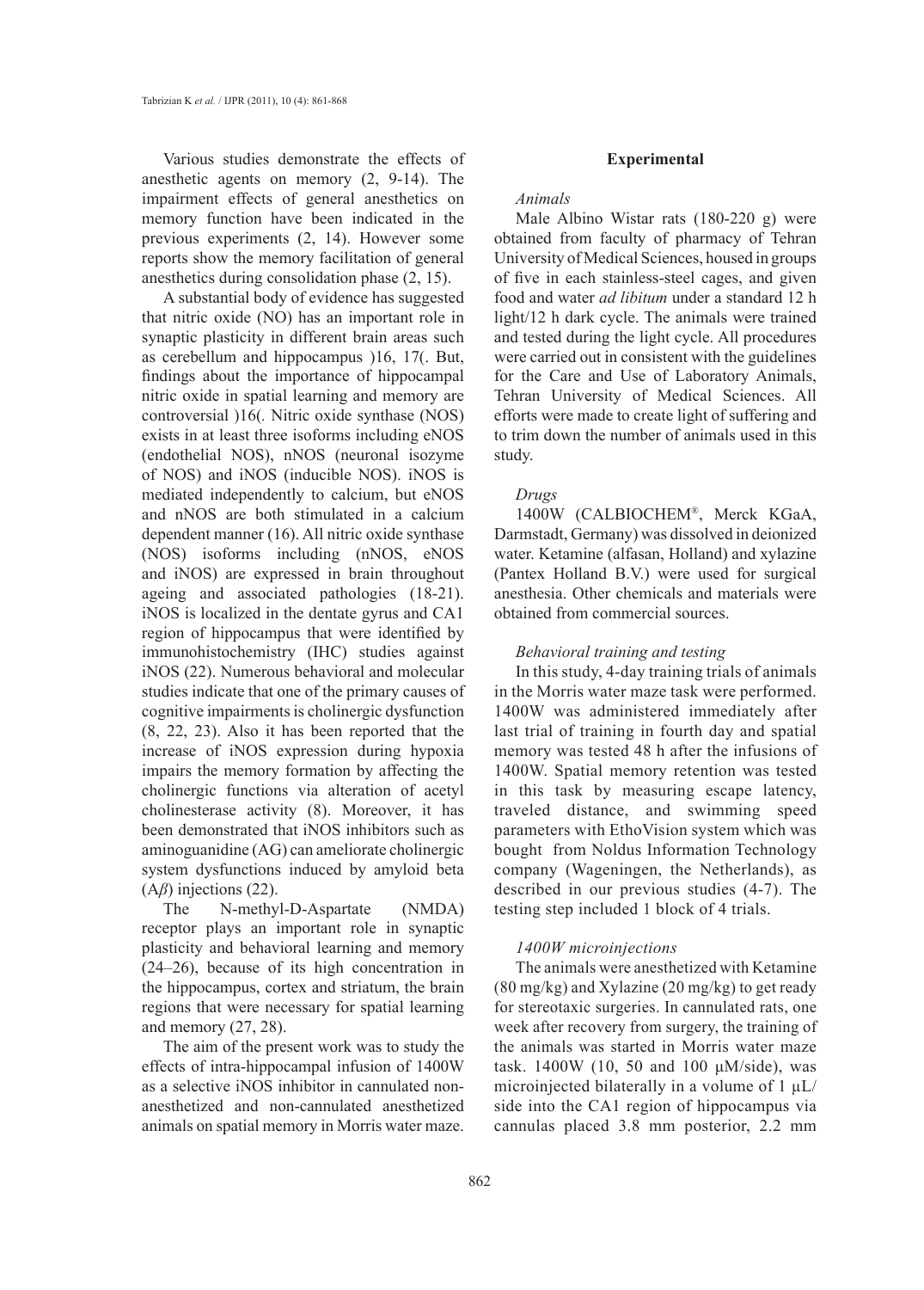Table. 1. Effects of four days training on escape latency, traveled distance and swimming speed in cannulated and non-cannulated animals.

| Training<br>days | <b>Escape latency (sec)</b> |                     | Traveled distance (cm) |                    | Swimming speed (cm/sec) |                |
|------------------|-----------------------------|---------------------|------------------------|--------------------|-------------------------|----------------|
|                  | cannulated                  | Non-cannulated      | cannulated             | Non-cannulated     | cannulated              | Non-cannulated |
| Day 1            | $29.8 \pm 4.2$              | $42.8 \pm 5.9$      | $658.4\pm21.1$         | $862.8 \pm 129$    | $17.93 \pm 1.5$         | $18.3 \pm 1.8$ |
| Day 4            | $8.6\pm2.2**$               | $11.63 \pm 2.5$ *** | $200.3 \pm 49**$       | $210.5 \pm 59$ *** | 24 4 $\pm$ 0.7          | $21.2 \pm 1.7$ |

Four days trained animals learned well to find the hidden platform in MWM. The table shows that both cannulated (non-anesthetized) and non-cannulated (anesthetized) animals learned how to find the hidden platform. There were significant differences (*\*\**p < 0.01 and *\*\*\**p < 0.001, respectively) between the first and fourth days of training in MWM in escape latency and traveled distance parameters for cannulated and non-cannulated rats. There was not a significant difference for speed of swimming between the first and fourth days of training in all animals. The results are presented as Mean ± SEM for 8 animals in each group.

lateral to bregma and 2.7 mm ventral to the surface of the skull consistent with the atlas of Paxinos and Watson (29). 'In non-cannulated rats, bilateral infusions were performed directly via a Hamilton syringe (1 µL/side) into the CA1 region of the hippocampus in anesthetized rats.' In all groups, 1400W was infused immediately after last trial of training in fourth day. The control groups received deionized water.

### *Statistics*

One-way analysis of variance (ANOVA) was used for comparison of behavioral data. A Newman–Keuls multiple comparison post hoc test was employed to assess differences in behavioral scores. T-test was also used to compare the statistical differences between cannulated and non-cannulated groups. A p-value of 0.05 or less was considered statistically significant.

### **Results**

# *Effects of four days training in cannulated animals after surgical recovery and intact (non-cannulated) rats before anesthesia*

In this study, all animals including control groups and animals selected to receive bilateral infusions of 1400W in anesthetized (non-cannulated) and non-anesthetized (cannulated) conditions, trained completely after four days of training in the Morris water maze task as pointed out by reduction in time and distance for finding the hidden platform (Table 1). There were significant differences between the first and fourth days of training in finding the hidden platform in terms of escape latency and traveled distance in cannulated  $(*\ast p \leq 0.01)$  and non-cannulated  $(*\ast p \leq 0.01)$ 0.001) animals. Also, there were not any significant differences between the cannulated and non-cannulated animals in spatial learning parameters during training period. Significant difference was not observed in swimming speed due to the training trials in any of the animal groups (Table 1).

*Effects of 1400W microinjection on time and distance of finding the hidden platform during testing trials in cannulated and noncannulated rats*

Post-training bilateral microinjections of 1400W (10, 50 and 100 μM/side) into the CA1 region of the hippocampus directly via a Hamilton syringe did not change the time, distance, and speed of finding the hidden platform in anesthetized animals (non-cannulated rats) in comparison with control group (Table 2). But, bilateral intra-hippocampal infusions of this agent via a cannula with dose of 100  $\mu$ M/ side after surgical recovery in consciousness condition led to significant reduction in escape latency and traveled distance (*\**p < 0.05) (Figures 1A and B). The swimming speed was similar in all groups, representing no motor disturbances in all treated animals (Table 2 and Figure 1C).

Comparison effects of Post-training administration of 1400W with dose of 100  $\mu$ M/ side between animals in anesthesia condition and post-recovery phase showed significant decrease in escape latency and traveled distance *(\*\*\**p < 0.001) in consciousness rats (Figures 2A and B). Moreover, the swimming speed was the same in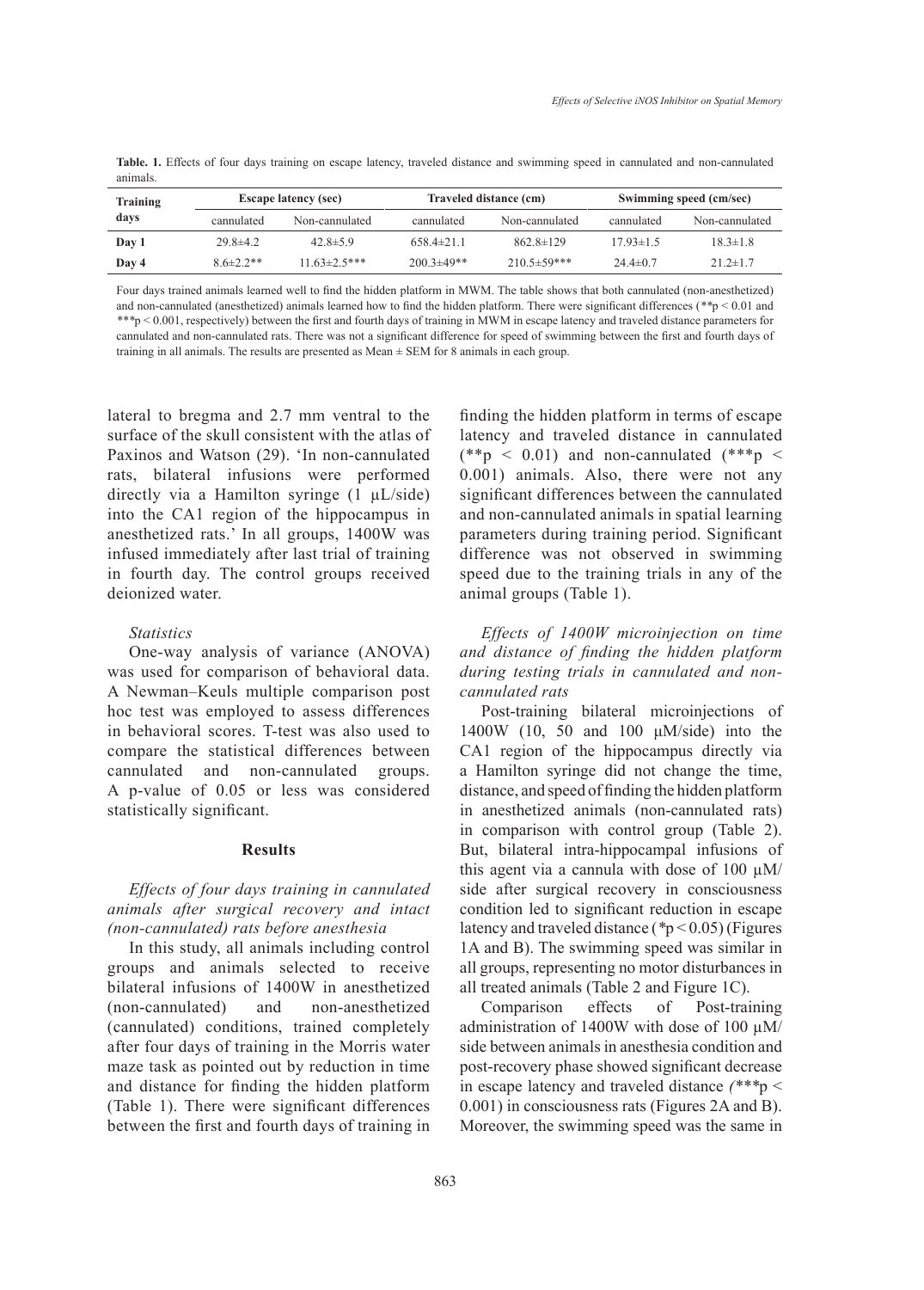**Table 2.** Effects of 1400W infusions on spatial memory in non-cannulated (anesthetized) animals in Morris water maze.

| Treatment $(\mu M/side)$ | <b>Escape latency (sec)</b> | <b>Traveled Distance (cm)</b> | <b>Swimming Speed (cm/sec)</b> |
|--------------------------|-----------------------------|-------------------------------|--------------------------------|
| <b>Deionized Water</b>   | $14.8 \pm 2.6$              | $341.2 \pm 53.05$             | $24.9 \pm 1.2$                 |
| $1400W10 \mu M$          | $12.5 \pm 1.8$              | $313.1 \pm 43.6$              | $23.8 \pm 1.3$                 |
| 1400W 50uM               | $9.3 \pm 0.99$              | $193.6 \pm 23.7$              | $21.3 \pm 1.43$                |
| 1400W 100 μM             | $9.9 \pm 0.54$              | $207.6 \pm 21.1$              | $21.2 \pm 1.5$                 |

Bilateral direct infusion of 1400W in CA1 region of hippocampus in anesthetized rats did not alter spatial memory significantly during testing trials. Post-training bilateral infusions of 1400W (10, 50 and 100 μM/side) into the CA1 region of the hippocampus directly via a Hamilton syringe in stereotaxic surgery instrument did not alter the time, distance, and swimming speed of finding the hidden platform considerably in anesthetized animals in comparison with control group (Table 2). The results are presented as Mean ± SEM for 8 animals in each group.

### treated animals (Figure 2C).

In addition, the presence time of recovered animals during testing trials in target quadrant; the quadrant contains the hidden platform, was 56.7% in comparison with animals that received 1400W during anesthesia (25.8%) (Figure 2D). In fact, there is a significant difference  $(***p <$ 0.001) between cannulated and non-cannulated rats in time spent in target quadrant (Figure 2D)

### **Discussion**

In our work, we evaluated spatial memory by using Morris water maze, because performing the spatial learning during training and testing trials in this task requires the hippocampal neural pathways (4–7, 30). In this study, we found no significant differences in escape latency, traveled distance and swimming speed between cannulated animals and intact rats during four days training period. This result confirmed that in both groups of animals, training was completed properly.

In addition post training bilateral infusions of iNOS inhibitor via cannula in recovered animals or by Hamilton syringe in anesthetized rats did not reveal any significant differences in swimming speed compared with control groups. These observations indicating that 1400W did not induce any motor dysfunctions. Such results give credence to our finding that spatial memory retention improvement is caused by iNOS inhibitor.

One of the important findings of the present investigation is that high dose infusion of 1400W caused a considerable enhancement on spatial memory in recovered cannulated animals compared with administration of 1400W in anesthetized rats. There is evidence that shows the involvement of different isoforms of NOS in memory function. The use of specific nNOS inhibitor induced deficits in early olfactory associative learning in MWM and radial maze (31, 32). Previous published reports indicated that inhibition of eNOS caused memory impairment in chicks (33, 34). In contrast, the role of iNOS inhibitor in attenuation of A*β*-induced memory impairment has also been shown by some investigators (22). They found that infusion of A*β*1-40 in the brain, induced iNOS expression which is accompanied with memory loss  $(22)$ . Also it has been demonstrated that increase in A*β*-induced iNOS expression cause cholinergic system dysfunction (22). The interactions between iNOS and AChE activity was also reported in other studies (8). In the present experiment because of a more invasive drug administration in non-cannulated (anesthetzed) animals compared to the classically cannulated rats, it is possible that memory improvement induced by 1400W was caused partially by interaction with cholinergic function.

As stated earlier, inducible NOS is a calciumindependent which mediate immune function of NO (16). In addition, the effects of anesthesia and mechanical trauma produced by the foreign object like a needle induce an acute inflammatory immune response that increases the expression of iNOS (35). Thus, it is reasonable to assume that non significant improvement of spatial memory we observed in testing trials of non-cannulated animals infused with 1400W during anesthesia was caused by an increase in iNOS levels.

Nitric oxide as a component of the various neurotransmitter pathways is involved in neural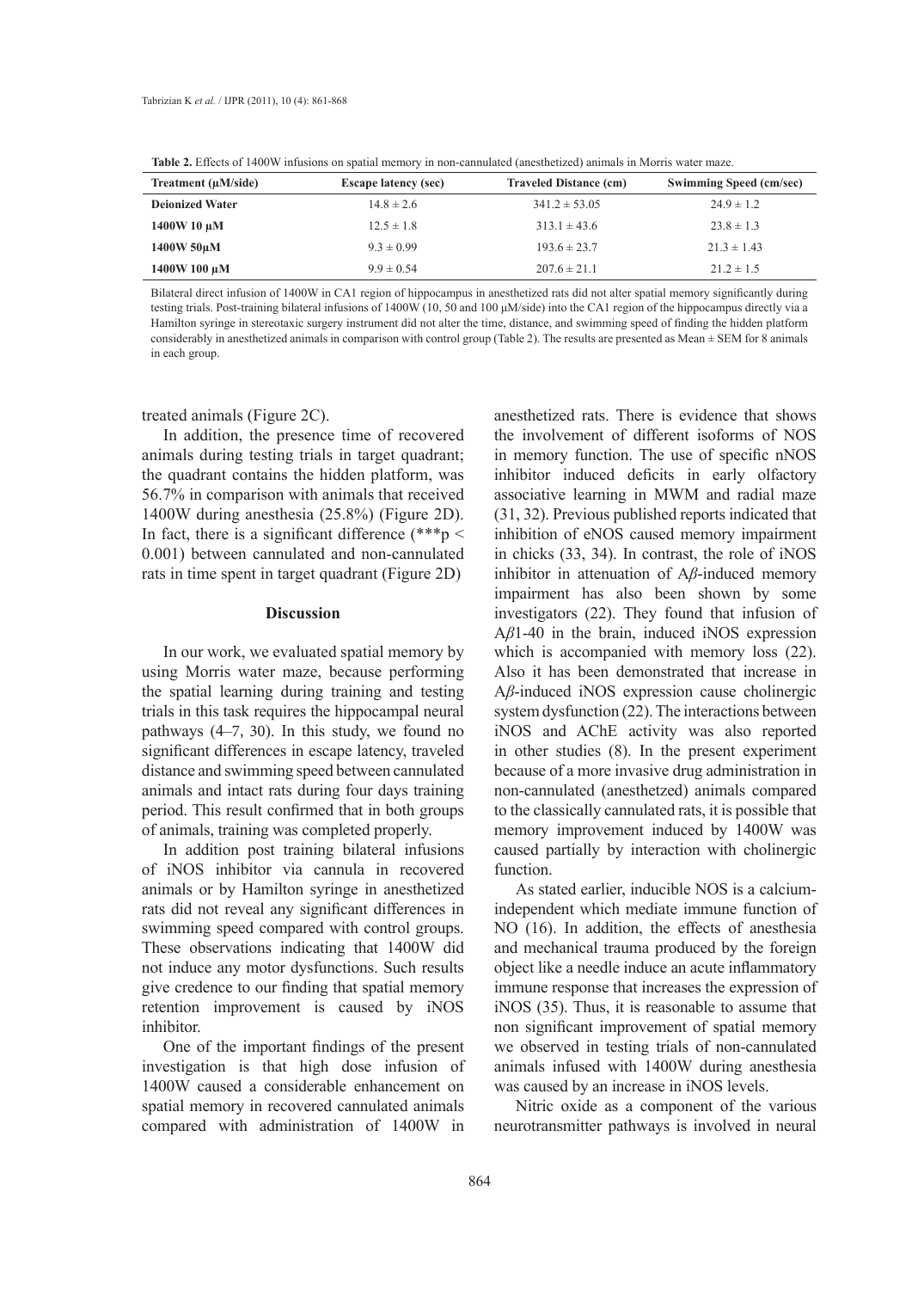

Figure 1. Treatment with 1400W as a selective iNOS inhibitor caused spatial memory improvement in cannulated non-anesthetized animals in MWM during testing trials.<br>Inhibition of inducible nitrie suide symboos he bilateral intre Inhibition of inducible nitric oxide synthase by bilateral intrahippocampal infusion of 1400W (100 µM/side) via cannulas after surgical recovery, led to significant decrease in escape latency and traveled distance (*\**p < 0.05) in comparison with control group (Figures 1A and B). The swimming speed did not change significantly in all treated animals (Figures 1C). Each bar graph shows Mean  $\pm$  SEM for 8 animals in each group.

plasticity contributing to memory in different areas of brain including the hippocampus (16). The NO/ cGMP pathway is influenced by anesthesia (36). Among the anesthetics affecting the NO pathway, ketamine that used in combination with xylazine as an analgesic is widely reported in the published documents and literatures (36). Ketamine-induced cGMP accumulation has been observed in the CNS that suggested its action on the neuronal nitric oxide pathway (36-38). Ketamine is a noncompetitive blocker of the glutamate subtype of the *N*-methyl-D-Aspartate (NMDA) receptors (24, 36). NMDA receptors that play an important role in neural physiology, synaptic plasticity and behavioral learning and memory (24, 36) are concentrated in the hippocampus (24, 27, 28, 37). A considerable body of evidence also shows the impairment effects of NMDA-receptor blockers such as ketamine in different kinds of memory (24). Since in our study, we tested the animals for evaluation of spatial memory retention 48 h after 1400W infusions, therefore it is reasonable to deduce that in anesthetic rats the impairment effects of ketamine still remained during testing trials. Also it is possible in anesthetized animals ketmine-induced hippocampal iNOS increase after 48 h was not inhibited by 100 µM/side of 1400W sufficiently. Moreover, although the effects of ketamine-induced nitric oxide in the brain are somewhat conflicting, caution should be noted when dealing with learning and memory function in which NO may play an important role. In addition, our findings suggest that ketamine can affect receptors, membranes, ion channels, neurotransmitters, brain blood flow and metabolism in memory processes. Also based on the time of spatial memory evaluation after anesthesia, several important factors such as type and distribution of neurotransmitters, metabolic function, capacity for plasticity, depth of anesthesia and root of administration may show different susceptibility to ketamine-mediated changes. The involvement of cAMP/PKA signaling in relationship between anesthesia and memory in Drosophila has been reported by Tanaka *et al*. (14). They demonstrated that many mutants of general anesthesia and those of memory are overlapped suggesting that common molecules and signal pathways are involved in both phenomena (14). We previously showed that cAMP/PKA signaling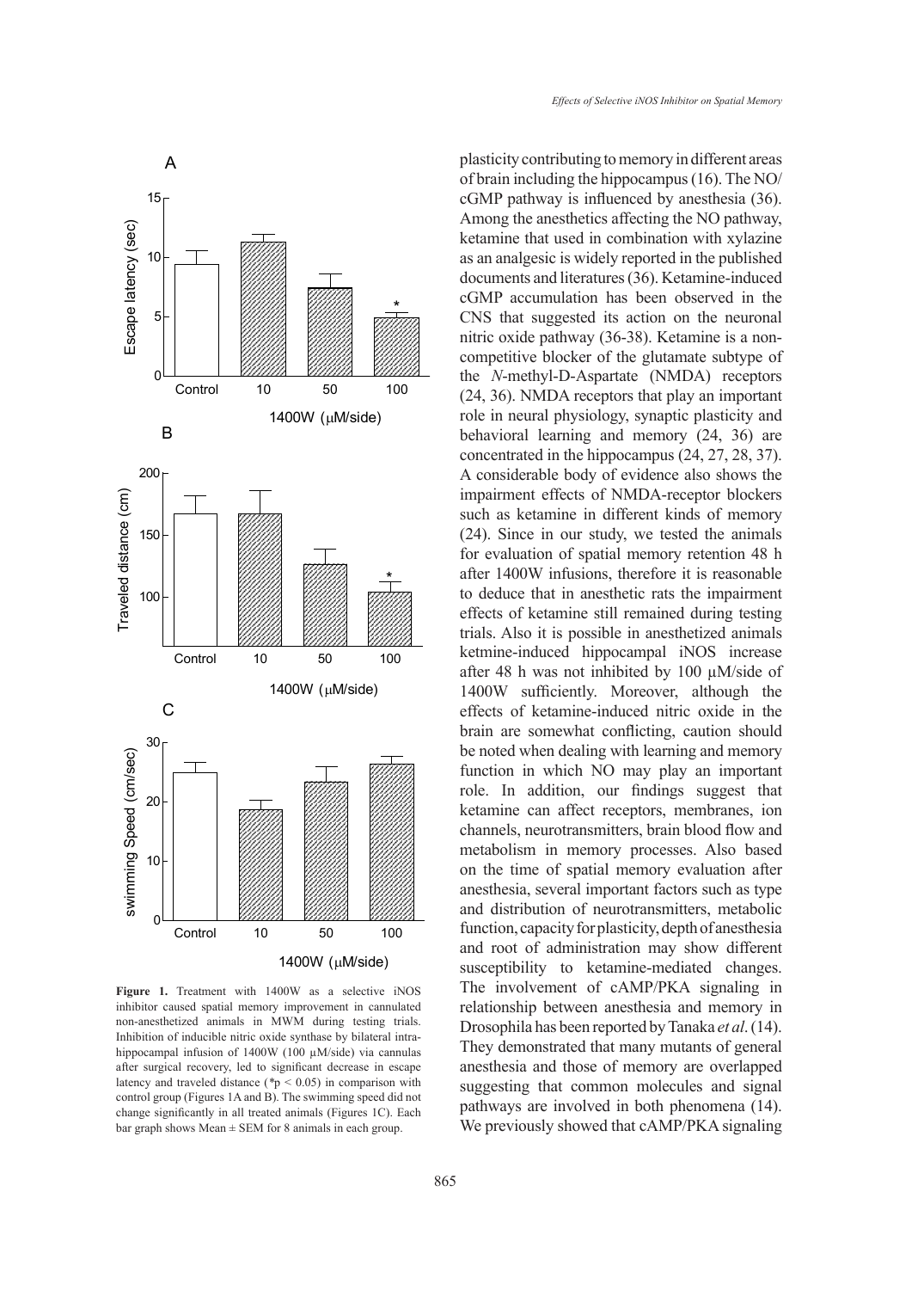

**Figure 2.** Post-training bilateral intra-hippocampal infusions of 1400W (100 µM/side) decreased the escape latency and traveled distance significantly *(\*\*\**p < 0.001) in cannulated animals compared to non-cannulated (anesthetized) group (Figure 2A and 2B). There is a significant difference (\*\*\*p < 0.001) between cannulated and non-cannulated rats in time spent in target quadrant (Figure 2D).

has important function in spatial memory (5-7). In addition, behavioral studies in Aplysia California, confirmed the pivotal function of cAMP/PKA signaling in the short and long-lasting forms of learning and memory (7, 39-41). Therefore, it is possible that ketamine via affecting on PKA and inhibition of cAMP/PKA pathway prevented the 1400W-induced memory improvement in anesthetic rats. It is also proposed that cAMP/ PKA pathway would increase cholinergic activity (5, 7, 42–44). Thus, it is probable that ketamine via affecting cAMP/PKA signaling decrease cholinergic function and attenuated memory improvement of 1400W in anesthetic animals.

In conclusion, our findings and those of others provide documents in support of the interacting effects of anesthesia and iNOS inhibitors on the learning and memory processes in animals.

Finding the exact cellular, molecular and neurotransmitters mechanism (s) of these results requires more knowledge of anesthetic agents, 1400W and cAMP/PKA pathway roles in learning and memory, which should be obtained in our future experiments.

### **References**

- Bailey CH, Bartsch D and Kandel ER. Toward a (1) molecular definition of long-term memory storage. *Proc. Natl. Acad. Sci. USA* (1996) 93: 13445-52.
- (2) Culley DJ, Baxter M, Yukhananov R and Crosby G. The memory effects of general anesthesia persist for weeks in young and aged rats. *Anesth. Analg*. (2003) 96: 1004-9.
- (3) Konkel A and Cohen NJ. Relational memory and the hippocampus: representations and methods. Front. *Neurosci*. (2009) 3: 166-174.
- Sharifzadeh M, Naghdi N, Khosrovani S, Ostad (4)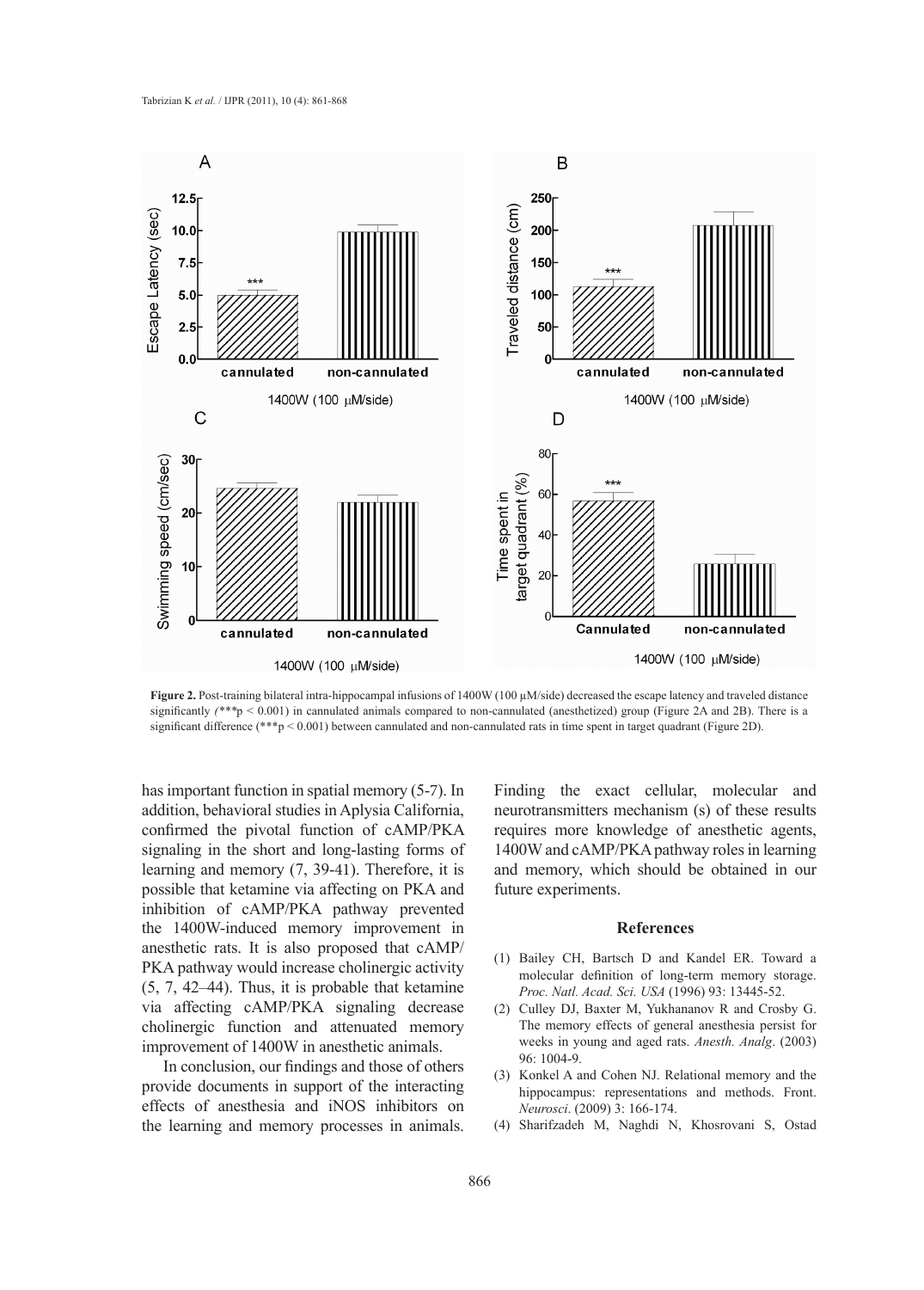SN, Sharifzadeh K and Roghani A. Post-training intrahippocampal infusion of the COX-2 inhibitor celecoxib impaired spatial memory retention in rats. *Eur. J. Pharmacol*. (2005) 511: 159-166.

- (5) Sharifzadeh M, Sharifzadeh K, Naghdi N, Ghahremani MH and Roghani A. Posttraining intrahippocampal infusion of a protein kinase AII inhibitor impairs spatial memory retention in rats. *J. Neurosci. Res.* (2005) 79: 392-400.
- (6) Sharifzadeh M, Tavasoli M, Naghdi N, Ghanbari A, Amini M and Roghani A. Post-training intrahippocampal infusion of nicotine prevents spatial memory retention deficits induced by the cyclooxygenase-2-specific inhibitor celecoxib in rats. *J. Neurochem*. (2005) 95: 1078-1090.
- Sharifzadeh M, Zamanian AR, Gholizadeh S, (7) Tabrizian K, Etminani M, Khalaj S, Zarrindast MR and Roghani A. Post-training intrahippocampal infusion of nicotine-bucladesine combination causes a synergistic enhancement effect on spatial memory retention in rats. *Eur. J. Pharmacol*. (2007) 562: 212-220.
- Udayabanu M, Kumaran D, Unnikrishnan Nair R, (8) Srinivas P, Bhagat N, Aneja R and Ketyal A. Nitric oxide associated with iNOS expression inhibits acetylcholinesterase activity and induces memory impairment during acute hypobaric hypoxia. *Brain Res*. (2008) 230: 138-149.
- K Tabrizian K, Najafi S, Belaran M, Hosseini-(9) Sharifabad A, Azami K, Hosseini A, Soodi M, Kazemi A, Kebriaeezadeh A and Sharifzadeh M. Effects of selective iNOS inhibitor on spatial memory in recovered and non-recovered ketamine inducedanesthesia in wistar rats. *Iranian J. Pharm. Res*. (2010) 9: 313-320.
- (10) Moller JT, Cluitmans P and Rasmussen LS. Longterm postoperative cognitive dysfunction in the elderly ISPOCD1 study: ISPOCD investigators-International Study of Post-Operative Cognitive Dysfunction. *Lancet* (1998) 351: 857-61.
- $(11)$  Franks NP and Lieb WR. Molecular and cellular mechanisms of general anaesthesia. *Nature.* (1994) 367: 607-14.
- $(12)$  Magnusson KR, Scanga C, Wagner AE and Dunlop C. Changes in anesthetic sensitivity and glutamate receptors in the aging canine brain. *J. Gerontol. A Biol. Sci. Med. Sci*. (2000) 55: 448-54.
- (13) Ingram DK, Garofalo P, Spangler EL, Mantione CR, Odano I and London ED. Reduced density of NMDA receptors and increased sensitivity to dizocilpine induced learning impairment in aged rats. *Brain Res*. (1992) 580: 273-80.
- $(14)$  Tanaka Y, Takase M and Gamo S. Relationship between general anesthesia and memory in Drosophila involving the cAMP/PKA pathways and adhesionrelated molecules. *Curr. Med. Chem*. (2007) 14: 1479-88.
- $(15)$  Komatsu H, Nogaya J and Anabuki D. Memory facilitation by posttraining exposure to halothane, enflurane, and isoflurane in ddN mice. *Anesth. Analg.*

(1993) 76: 609-12.

- (16) Majlessi N, Choopani S, Bozorgmehr T and Azizi Z. Involvement of hippocampal nitric oxide in spatial learning in the rat. *Neurobiol. Learn. Mem*. (2008) 90: 413-419.
- $(17)$  Hawkins RD, Son H and Arancio O. Nitric oxide as a retrograde messenger during long term potentiation in hippocampus. *Prog. Brain Res.* (1998) 118: 155-172.
- Law A, O'Donnell J, Gauthier S and Quirion (18) R. Neuronal and inducible nitric oxide synthase expressions and activities in the hippocampi and cortices of young adult, aged cognitively unimpaired, and impaired Long-Evans rats. *Neuroscience* (2002) 112: 267-275.
- $(19)$  Obrenovitch TP, Urenjaka J, Zilkhaa E and Jayb TM. Excitotoxicity in neurological disorders: the glutamate paradox. *Int. J. Dev. Neurosci.* (2000) 18: 281-287.
- (20) Siles E, Martinez-Lara E, Canuelo A, Sanchez M, Hernandez R and Lopez-Ramos J. Age-related changes of the nitric oxide system in the rat brain. *Brain Res*. (2002) 956: 385-392.
- (21) Salter M, Knowles RG and Moncada S. Widespread tissue distribution, species distribution and changes in activity of Ca2+-dependent and Ca2+-independent nitric oxide synthases. *FEBS Lett*. (1991) 291: 145-149.
- (22) Tran MH, Yamada K, Olariu A, Mizuno M, Ren XH and Toshttaka N. Amyloid *ß*-peptide induces nitric oxide production in rat hippocampus: association with cholinergic dysfunction and amelioration by inducible nitric oxide synthase inhibitors. *FASEB J.* (2001) 15: 1407-9.
- (23) Tran MH, Yamada K, Nakajima A, Mizuno M, He J, Kamei H and Nabeshima T. Tyrosine nitration of a synaptic protein synaptophysin contributes to amyloid β peptide induced cholinergic dysfunction*. Mol. Psychiatry* (2003) 8: 407-12.
- Watson DJ and Stanton ME. Intrahippocampal (24) administration of an NMDA-receptor antagonist impairs spatial discrimination reversal learning in weanling rats. *Neurobiol. Learn. Mem*. (2009) 92: 89- 98.
- $(25)$  Morris RG, Anderson E, Lynch GS and Baudry M. Selective impairment of learning and blockade of longterm potentiation by an N-methyl-D-aspartate receptor antagonist, AP5. *Nature* (1986) 319: 774-776.
- (26) Shapiro M. Plasticity, hippocampal place cells, and cognitive maps. *Arch. Neurol*. (2001) 58: 874–881.
- Wong EH, Kemp JA, Priestley T, Knight AR, Woodruff (27) GN and Iversen LL. The anticonvulsant MK-801 is a potent *N*-methyl-D-aspartate antagonist. *Proc. Natl. Acad. Sci USA* (1986) 83: 7104-7108.
- Wong EH, Knight AR and Woodruff GN. [3H] (28) MK-801 labels a site on the *N*-methyl-D-aspartate receptor channel complex in rat brain membranes. *J. Neurochem.* (1988) 50: 274-281.
- Paxinos G and Watson C. *The Rat Brain in Stereotaxic*  (29) *Coordinates*. Academic Press, San Diego (1997).
- (30) Brandeis R, Brandys Y and Yehuda S. The use of the Morris water maze in the study of memory and